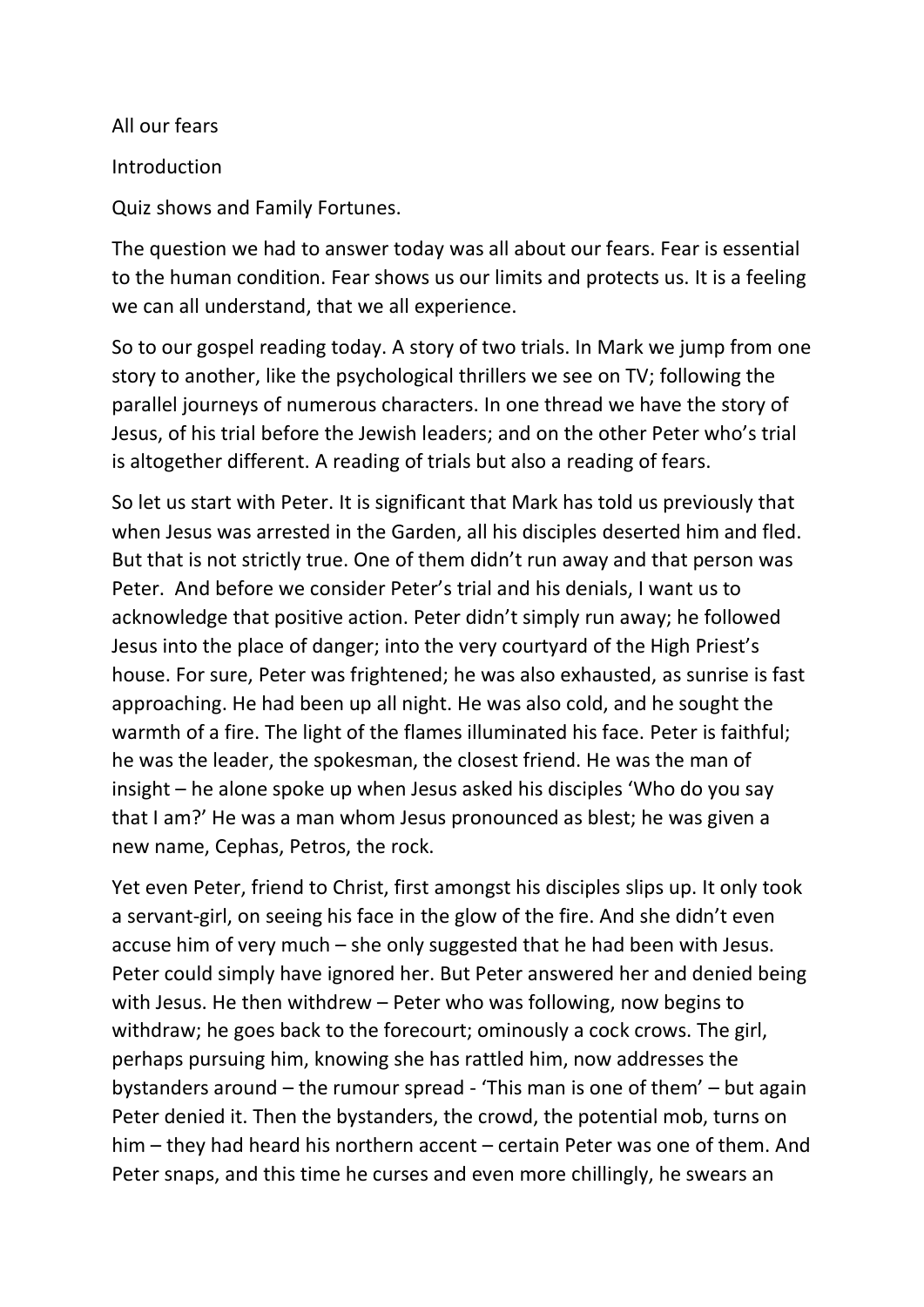oath: 'I do not know the man you are talking about'. We are not sure whether Peter cursed himself or even cursed 'the man', Jesus himself; whether he swore an oath on himself or even on Jesus – but while the words were still on his lips, the cock crowed again, and Peter remembered.

At the moment the cock crows Peter has the realisation. He remembers the words of Jesus, his warning of Peter's denials. Perhaps he thinks back to his words to Jesus when he confidently stated even if I have to die with you, I will never disown you. In the gospel of Luke it is at this moment that he sees Jesus. Jesus looks right at him. How must he have felt? In his fear he has done exactly what he said he would never do.

In contrast there is the trial of Jesus. In his trial he shows extreme courage. When every temptation must have been to defend himself he remains silent. As the witnesses lie and twist his words he keeps his own council. And when asked a question. A question that when answered he knows will condemn him he does not hesitate. Are you the Messiah, the Son of the Blessed One he is asked. His answer is straight to the point. 'I am,' he says 'and you will see the Son of Man sitting at the right hand of the Mighty One and coming on the clouds of heaven.' With one sentence he seals his fate as he knew he must. As Peter falters Christ does not. We have talked about the fear of Peter but what about the fear of Christ?

There is a quote, attributed to the US President Franklin D Roosevelt and it says this. Courage is not the absence of fear. For Jesus, although fully God was also fully human. Hebrews tells is that he is able to empathise with our weaknesses. Jesus was a human who felt every emotion that we do. We see his anguish in the garden of Gethsemane. Luke tells us of the tears, like blood, falling to the ground. A sign of extreme stress and anxiety. A sign of fear.

But there is more to the quote that I just gave you from Roosevelt. This is how it ends. Courage is not the absence of fear but rather the assessment that something else is more important. Jesus knows what is about to happen. He knows that he is about to suffer. That the pain will be unimaginable but he also knows the why. That his sacrifice on the cross will save us all.

Fear is not a sin. Peter's error is not in his fear but in giving in to it, giving in to the temptation. Fear keeps us safe but it can also stop us becoming who we are meant to be. This can be true even for those common fears we guessed earlier. A fear of flying may stop us visiting places we would love to or even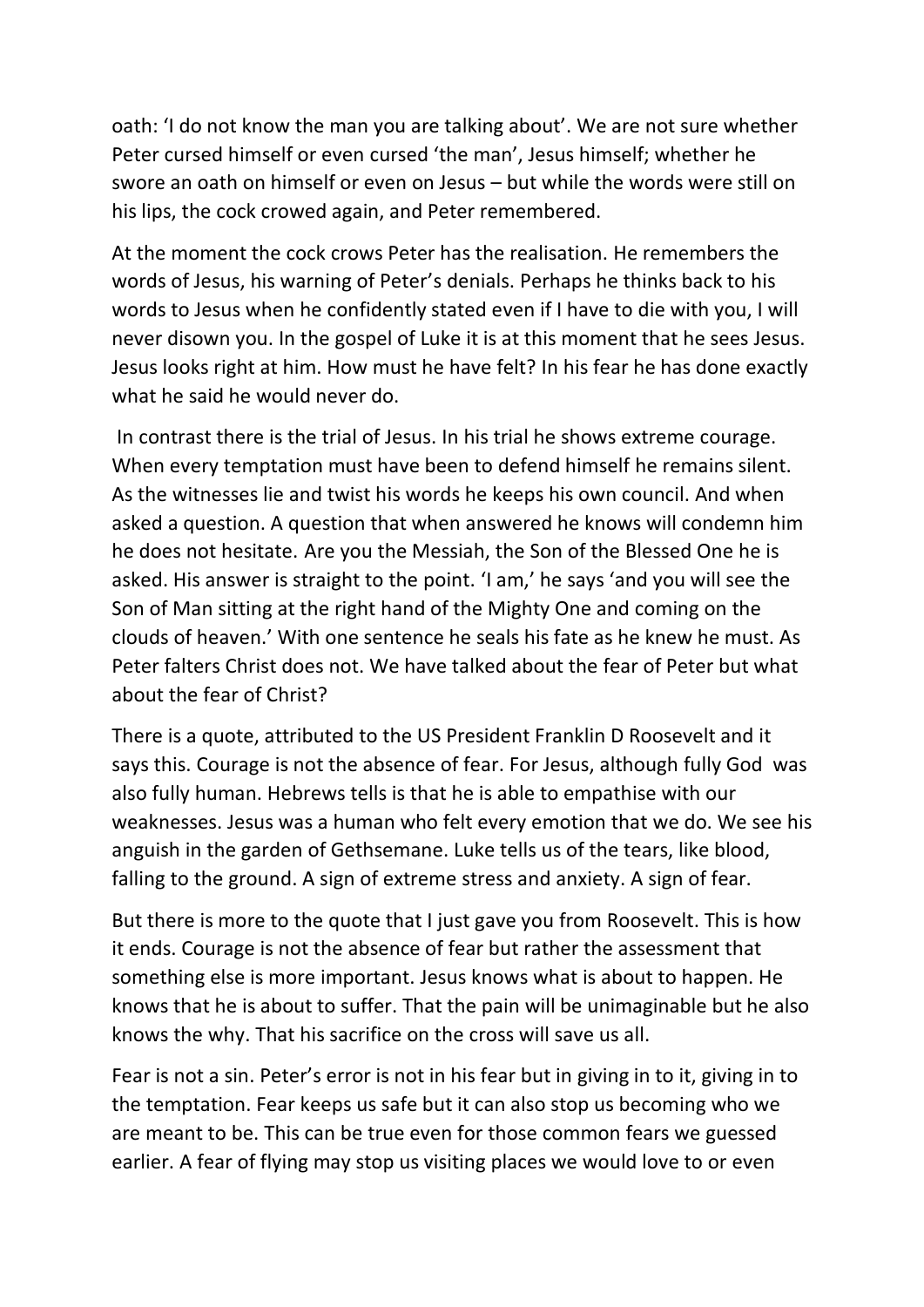visiting our friends; a fear of heights or water might deprive us of the experience of a lifetime. Experiences that shape us as people. The command God gives us to not be afraid is given in the knowledge that we will be. It is an encouragement to fix our eyes on what we can't see rather than the trial in front of us. Jesus does this and Peter does not.

And in the garden, Jesus explains and shows how we do this. He tells the disciples to get up and pray so that you will not fall into temptation. And in his fear and anguish he talks to his father. He lays it as God's feet and simply states, '**what you will**.' He acknowledges his human frailty but that with God anything is possible. The disciples meanwhile sleep. Their spirit is willing but their flesh is weak.

Ultimately Peter makes a mistake. This is a lesson for Peter, a necessary step to become who he needs to become. In his trial he understands his weakness and his fears. His confidence in himself, shown in his promise to never disown Christ, may be shaken but his understanding grows. We learn the most about ourselves in times of trials and fear, when we make mistakes. Look who Peter becomes. He becomes a leader, when he turns back as Jesus foresees he is able to strengthen his brothers.

Here is the final question for you all today. How well do we know ourselves? I want us to take some time to think about that. Are we honest with ourselves about our weaknesses and do we take those weaknesses to God. Jesus knows Peter better than Peter knows himself and that is true for us too. He knows Peter will make a mistake, be overcome with fear. Peter's trial makes him more self aware. Aware of his fears, aware of his weaknesses, and aware of his vulnerabilities. But also gives him the awareness of the steps he needs to take to become who he is meant to be.

We started by talking about common fears. The fears that affect many of us. My greatest fear is this. The fear of failure, of falling short, the fear of letting down those I love including Christ. The funny thing about this fear is that I know it will happen. Jesus calls us to have courage and he calls us to be present but the example of Peter shows that we will fall short. Only Jesus is perfect, only Jesus is without sin. So what do we do when we fall short? When fear overcomes us. We need to be kind to ourselves but also learn from the experience. Life is a journey and our journey of discipleship is one that hopefully makes us more like Christ. So follow his example. Acknowledge your